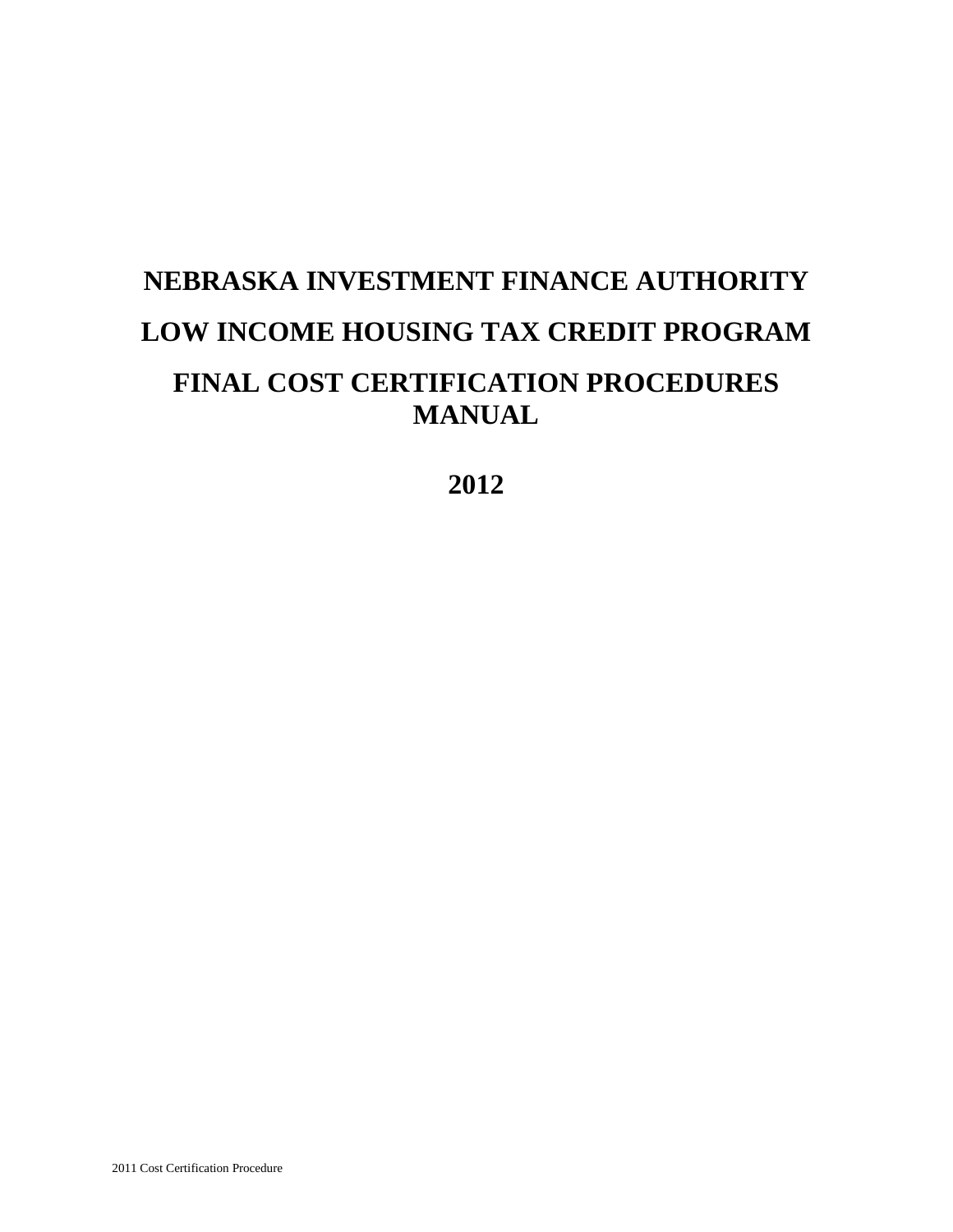# **2012 FINAL COST CERTIFICATION PROCEDURES MANUAL**

Nebraska Investment Finance Authority ("NIFA") Low Income Housing Tax Credit ("LIHTC") Cost Certification Procedures Manual (this "Manual") sets forth criteria and documentation required for requesting IRS Form 8609(s).

# **SECTION 1.1 QUALIFYING FOR FINAL ALLOCATION OF LIHTC—IRS FORM 8609**

An owner must notify NIFA when a development has been placed-in-service. NIFA will issue IRS Form 8609(s) contingent upon the owner submitting two copies of all documentation detailed in Section 1.2(b) of this Manual to NIFA (the "Final Cost Certification Documentation") by:

- (a) Developments Placed-in-Service During Calendar Year 2011. For developments receiving a Firm Commitment in 2011 that will be placed-in-service during the 2011 calendar year, NIFA will make an allocation of LIHTC by issuing IRS Form 8609(s) prior to the end of the 2011 calendar year. The owner must notify NIFA when the development has been placed-in-service and submit to NIFA within 60 days of the placed-in-service date but no later than December 1, 2011, the Final Cost Certification Documentation detailed in Section 1.2(b) of this Manual
- (b) Developments Placed-in-Service After Calendar Year 2011. For developments receiving a Firm Commitment during 2011 that will be placed-in-service after the end of the 2011 calendar year, the owner must submit to NIFA the Carryover Allocation Documentation as set forth in the Carryover Allocation Procedures Manual by November 1, 2011. Such developments must be placed-in-service no later than December 31, 2013. The owner must notify NIFA when the development has been placed-in-service and submit to NIFA within 60 days of the placed-in-service date but no later than December 1, 2013, the Final Cost Certification Documentation detailed in Section 1.2(b) of this manual.

# **SECTION 1.2 REQUIREMENTS FOR REQUESTING A FINAL ALLOCATION OF LIHTC/IRS FORM 8609**

- (a) Owners must submit two complete copies of the Final Cost Certification Documentation detailed in Section 1.2(b) to NIFA by the deadlines set forth in Section 1.1 of this Manual.
- (b) Upon receipt and review of the following documentation, NIFA will prepare the Land Use Restriction Agreement (LURA). Once the LURA is signed and notarized by all parties and recorded in the county in which the development is located, NIFA will issue IRS Form(s) 8609 for each building in the development: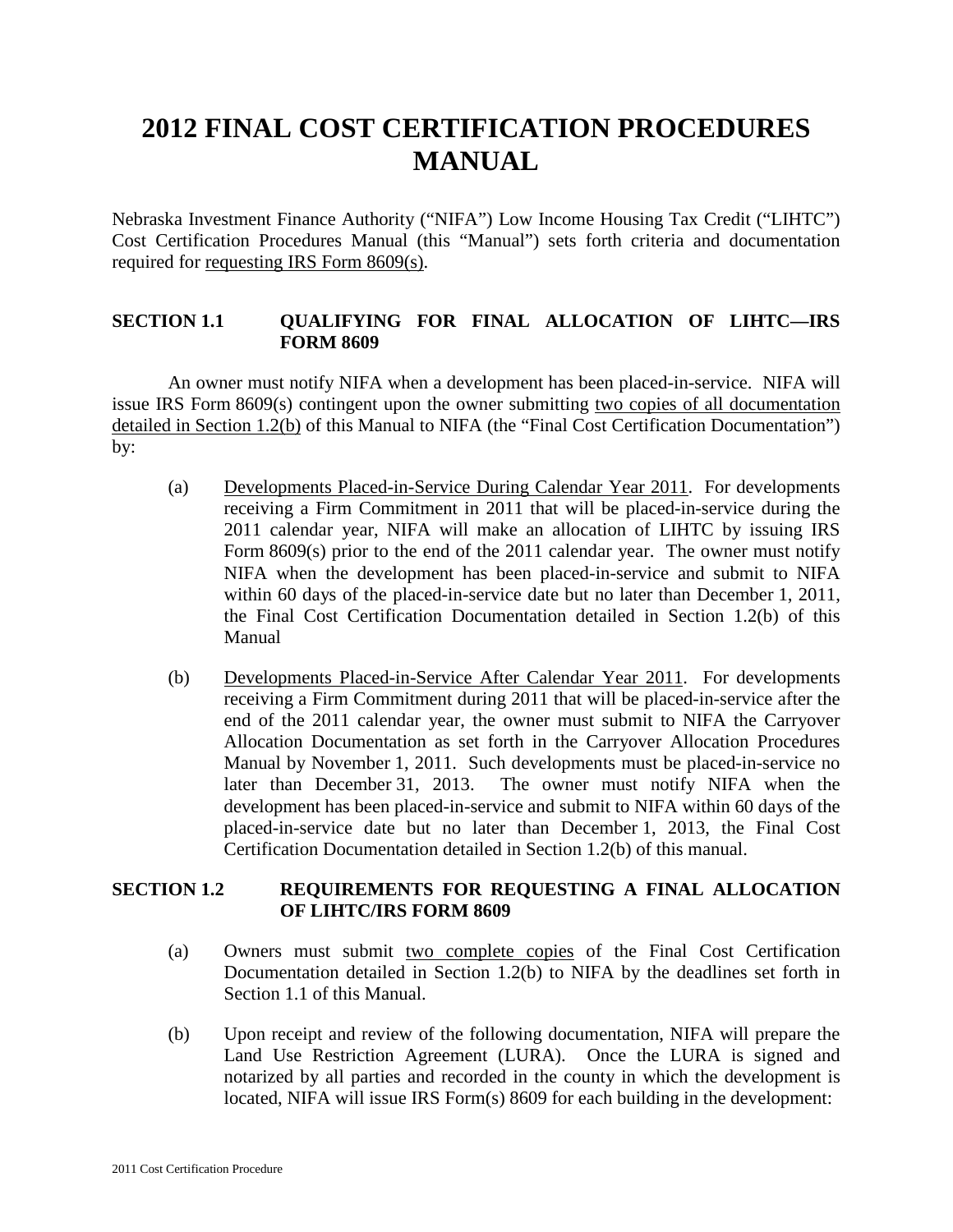- (1) Final Cost Certification in the form set forth in Exhibit A;
- (2) Individual Building Cost Certification for each building in the development that is being placed-in-service, Attachment 1 of the Final Cost Certification;
- (3) Placement in Service Acknowledgment for each building in the development that is being placed-in-service, Attachment 2 of the Final Cost Certification;
- (4) Contractors Certification from the general contractor of the development, Attachment 3 of the Final Cost Certification;
- (5) Annual development Expense and Permanent Financing Information certified by an independent, third-party certified public accountant, Attachment 4 of the Final Cost Certification;
- (6) Architect Certification for developments that have first floor units (or all units are accessible by an elevator) which are designed and constructed for first time occupancy after March 31, 1991, certifying that on-site inspections were performed during construction and that the development has been constructed in compliance with the Fair Housing Amendment Act, Attachment 5 of the Final Cost Certification;
- (7) Certification in the form of Exhibit B completed by an independent, thirdparty certified public accountant. For developments financed under the USDA-RD Section 515 program, owners may submit the RHS cost certification instead of the Audit Cost Certification;
- (8) For developments under the CROWN Program, CROWN Program Compliance Letter in the form of Exhibit C;
- (9) Recorded Warranty Deed reflecting the owner as the grantee and a copy of the settlement statement;
- (10) An occupancy permit from the municipality in which the development is located or, in the case of rehabilitation developments, other information in form and substance acceptable to NIFA that demonstrates that the development has been placed-in-service;
- (11) A copy of the owner's final title insurance policy;
- (12) For rehabilitation developments, a final work write-up clearly stating the items included in the rehabilitation, the quantity of items rehabilitated or replaced and their associated cost;
- (13) Evidence of any and all liens secured against the development;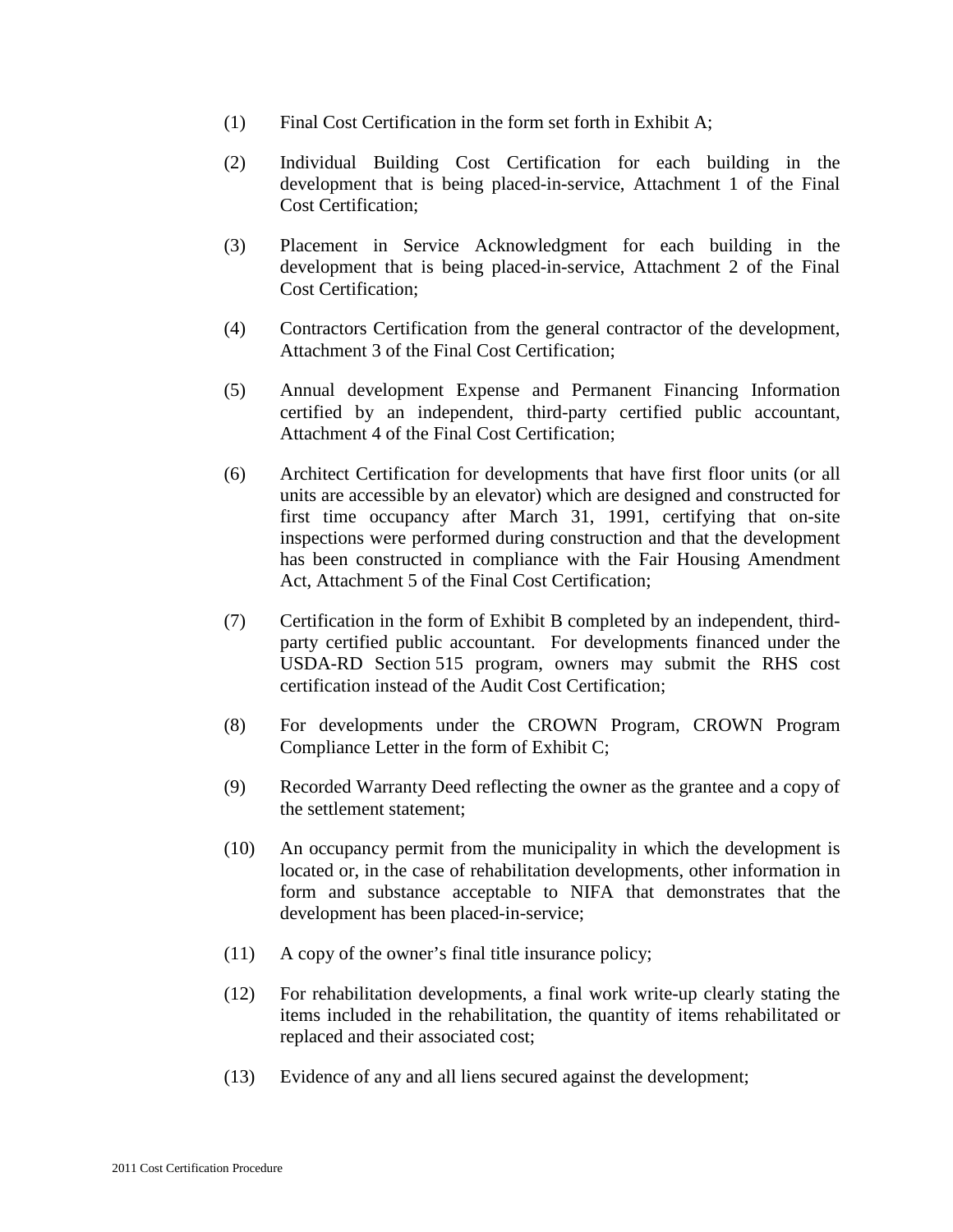- (14) For each source of permanent financing provide a copy of the executed loan agreement(s) and promissory notes(s) for closed loans or firm commitment(s) for permanent loan(s) not closed. Note, the permanent financing amounts should tie to Attachment 4 of the Final Cost Certification;
- (15) Certificate of Good Standing for the owner (within 30 days of placed-inservice date of the development);
- (16) Payment of all applicable fees to NIFA;
- (17) Final executed partnership or operating agreement identifying all partners/members;
- (18) Completed IRS Form 8821;
- (19) For developments receiving Historic Rehabilitation Tax Credits, copy of the United States Department of the Interior National Park Service Part II;
- (20) If points were received under the LIHTC Application for providing a Right of First Refusal, provide a copy of the executed Right of First Refusal; and
- (21) If points were received under the LIHTC Application for design standards, amenities, and  $\langle$  or green standards, the development's architect must certify that the completed development includes the items committed to in the LIHTC application.
- (22) Any additional information requested by NIFA.
- (c) Upon review of the Final Cost Certification Documentation submitted, NIFA will notify the owner of any discrepancies in the submitted documentation and may request additional information to complete its review for the issuances of IRS Form(s) 8609. The owner will be given a deadline in which to correct any discrepancies and/or submit additional information. Failure to correct any discrepancies or provide additional information within the specified deadline may result in the revocation of the LIHTC allocation.
- (d) Upon the satisfactory completion of the conditions and requirements of this Manual, NIFA will then generate the LURA and IRS Form 8609(s) and forward to the owner. **NOTE:** The Form 8609(s) will be issued to the Owner once NIFA has received the signed and recorded LURA. The original IRS Form 8609(s) must be submitted to the Internal Revenue Service by the owner.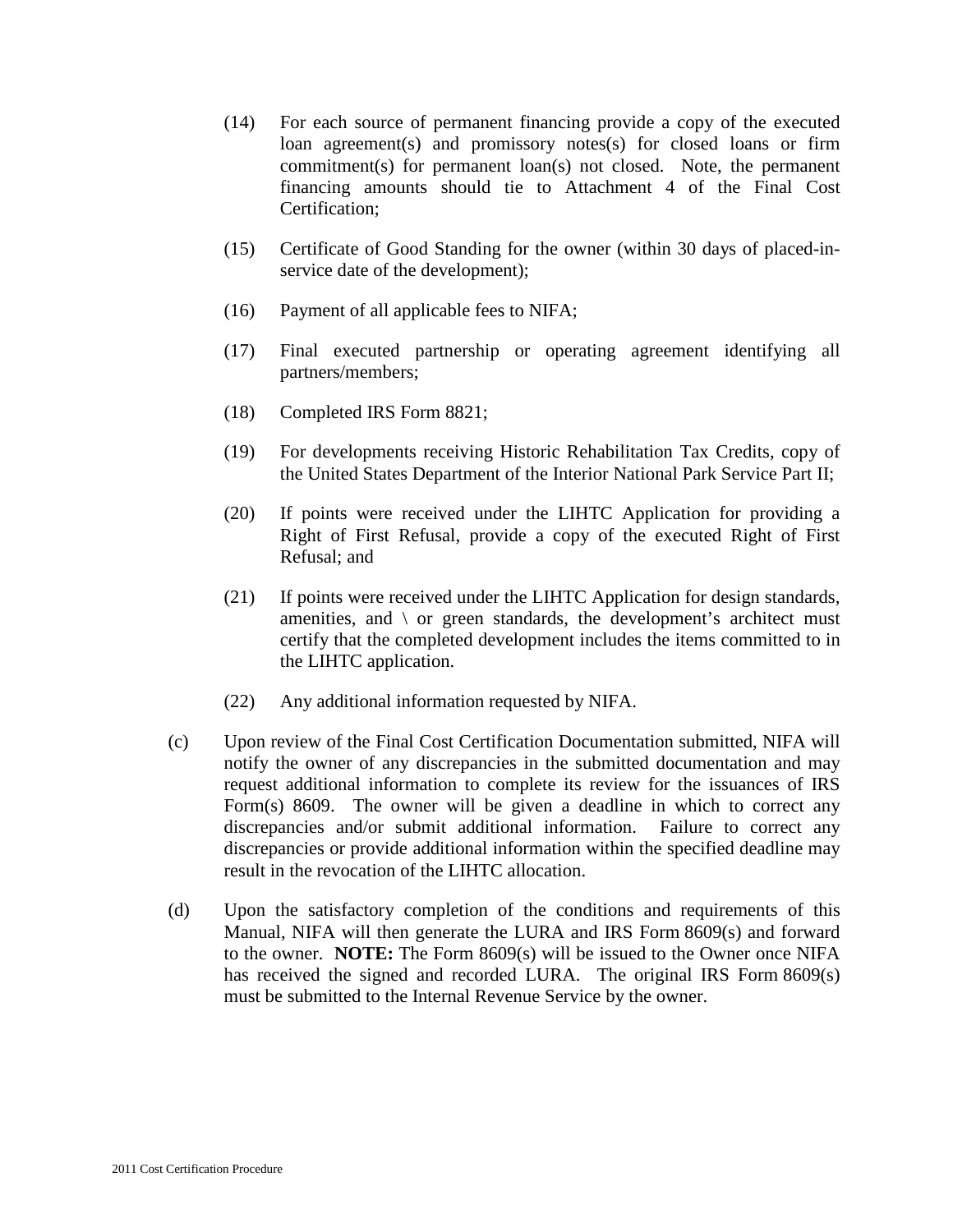# **EXHIBIT A**

# **FINAL COST CERTIFICATION**

# **Complete the yellow-shaded areas in the following spreadsheets by double clicking on the icon below:**

- 1. Final Cost Certification Attachment 1.a
- 2. Individual Building Final Cost Certification (Complete for ALL Buildings) Attachment 1.b
- 3. Placed In Service Acknowledgment (Complete for ALL Buildings) Attachment 2
- 4. General Contractor's Certificate Attachment 3
- 5. Annual Operating Expense Information Attachment 4.a
- 6. Permanent Financing Attachment 4.b



# Cost Certification **Worksheets**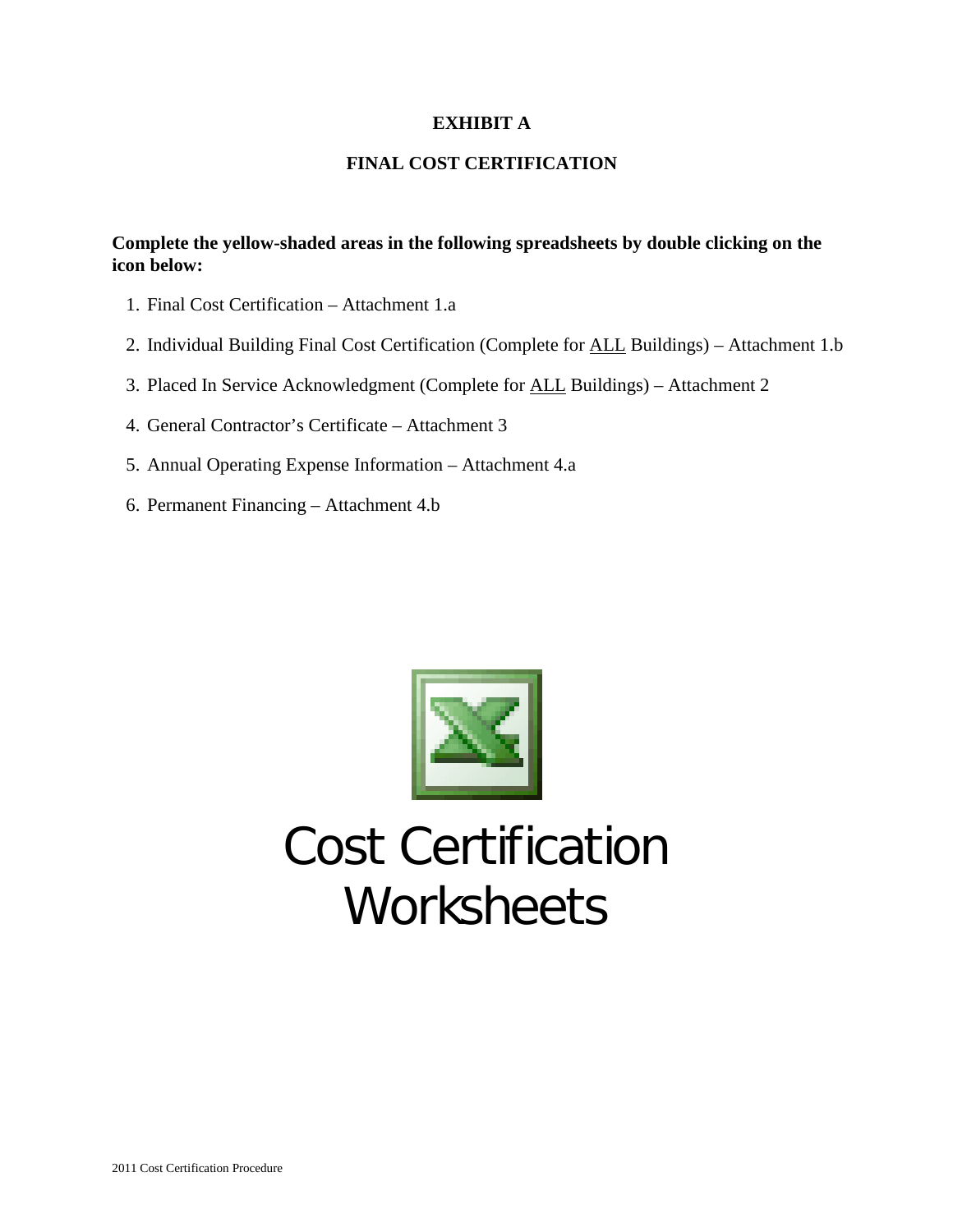# **ATTACHMENT 5**

# **ARCHITECT'S CERTIFICATE**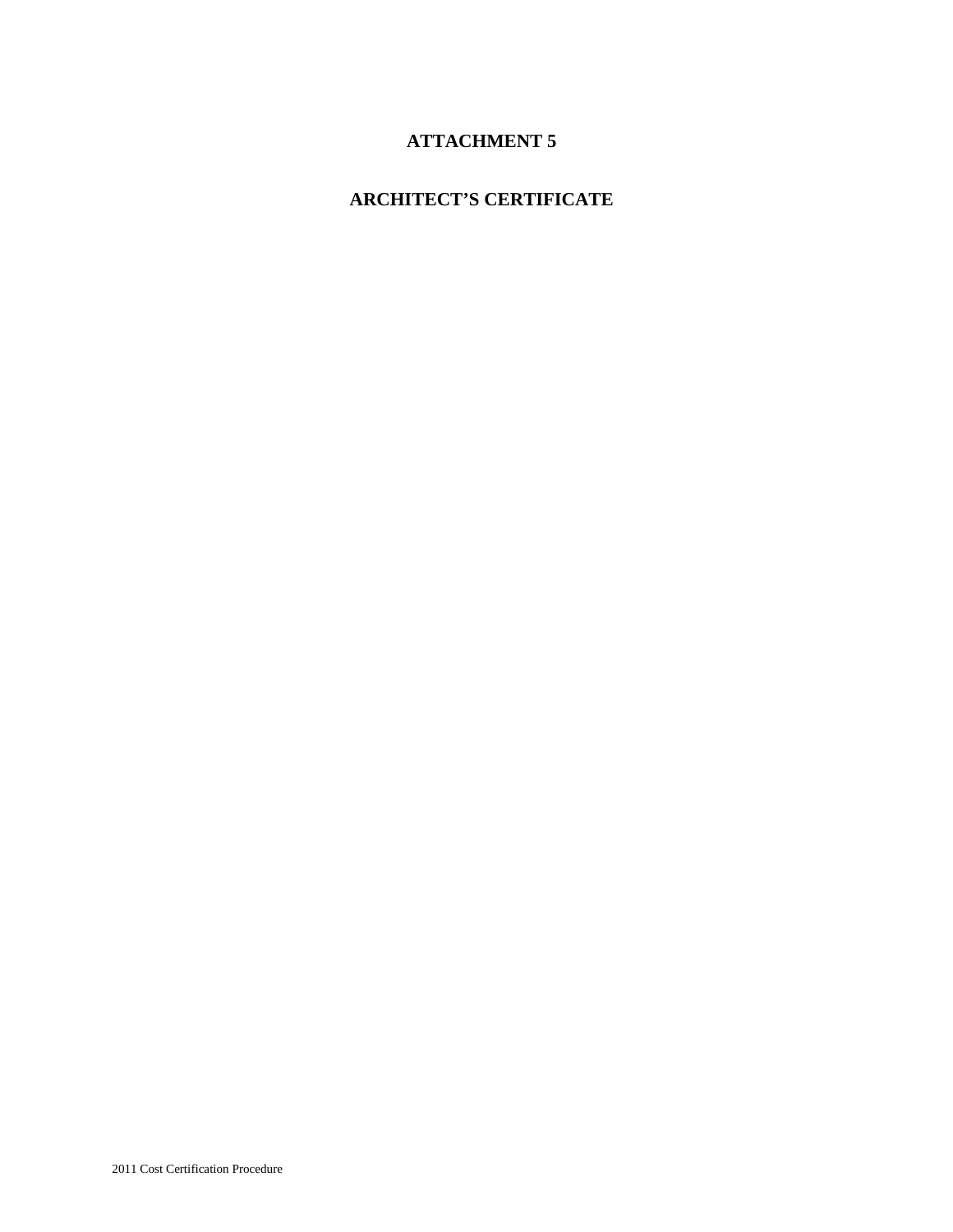#### **ARCHITECT'S CERTIFICATE**

The undersigned, being a duly licensed architect registered in the State of Nebraska, has prepared for \_\_\_\_\_\_\_\_\_\_\_\_\_\_\_\_\_\_\_\_\_\_\_\_\_\_\_\_\_ (the "Owner") final plans, working drawings and detailed specifications (and addenda) dated \_\_\_\_\_\_\_\_\_\_\_\_\_\_\_\_\_\_ (collectively, the "Plans and Specifications") in connection with certain real property located in \_\_\_\_\_\_\_\_\_\_\_\_\_, Nebraska (the "Development") for which the undersigned acknowledges will receive low-income housing tax credits under Section 42 of the Internal Revenue Code of 1986, as amended.

Accordingly, the undersigned hereby certifies to the Owner and Nebraska Investment Finance Authority that the Plans and Specifications comply with and conform in all respects to the requirements of existing law, have been duly filed with and have been approved by all appropriate governmental and municipal authorities having jurisdiction there over and that the Development as shown on the Plans and Specifications is in compliance with all requirements and restrictions of all applicable zoning, environmental, building, fire, health and other governmental ordinances, rules and regulations and the requirements of the appropriate board of fire underwriters or other similar body acting in and for the locality in which the Development is located. All conditions to the issuance of building permits have been satisfied.

In the opinion of the undersigned, the Development has been constructed in a good and workmanlike manner substantially in accordance with the Plans and Specifications and is free and clear of any damage or structural defects that would in any material respect affect the value of the Development. In the further opinion of the undersigned, all of the preconditions have been met justifying the issuance of (i) the permanent certificate or certificates of occupancy for the Development (or the letter or certificate of compliance or completion stating that the construction complies with all requirements and restrictions of all governmental ordinances, rules and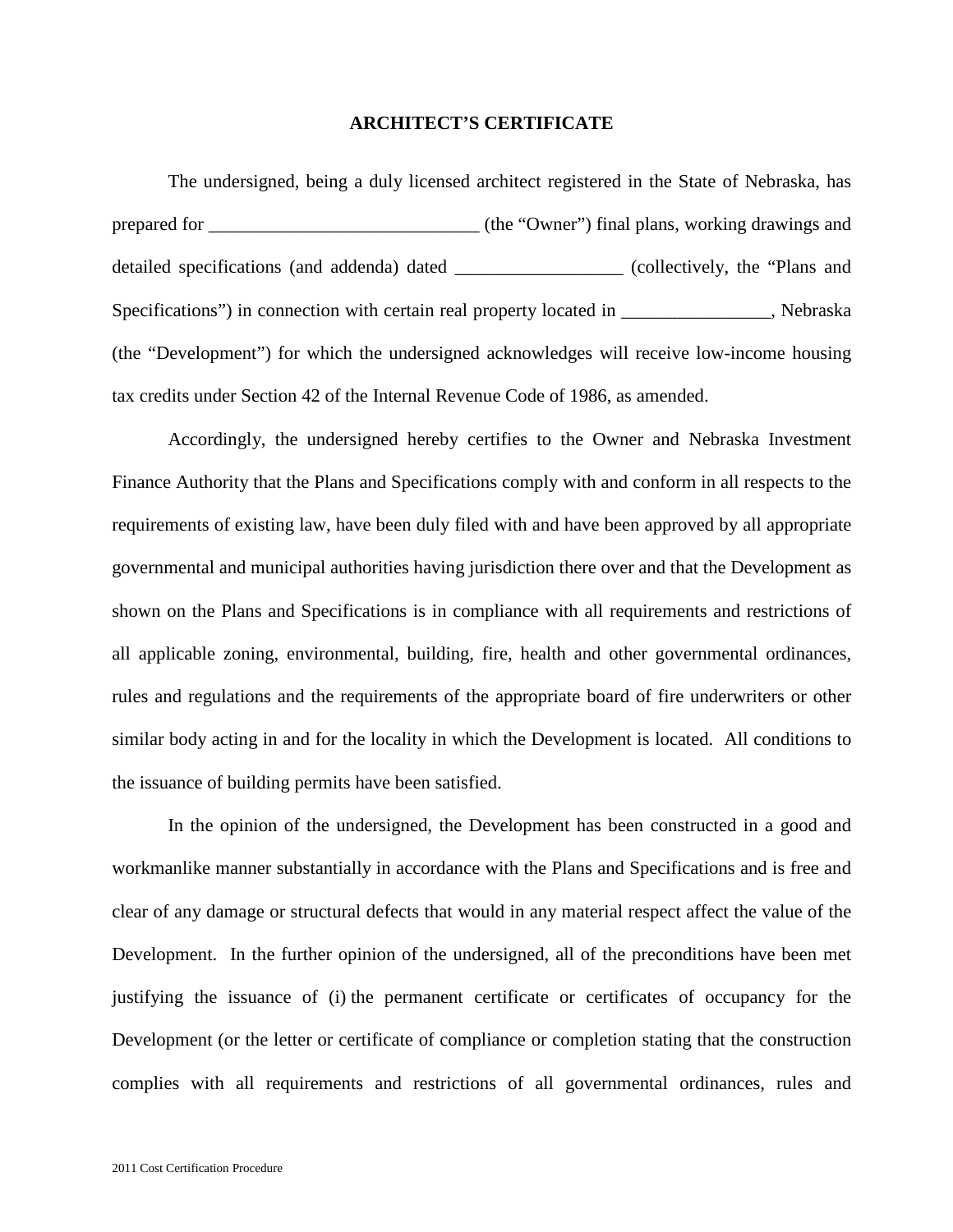regulations) and (ii) such other necessary approvals, certificates, permits and licenses that may be required from such governmental authorities having jurisdiction there over pertaining to the construction of the Development.

The Development will be in compliance with all current zoning, environmental and other applicable laws, ordinances, rules and regulations, restrictions and requirements, including, without limitation, Title III of the Americans with Disabilities Act of 1990 and the Fair Housing Amendment Act, as it relates to the following:

# • *Accessible Building Entrance on an Accessible Route:*

Covered multifamily dwellings must have at least one building entrance on an accessible route, unless it is impractical to do so because of terrain or unusual characteristics of the site. For all such dwellings with a building entrance on an accessible route the following six requirements apply.

# • *Accessible and Usable Public and Common Use Areas:*

Public and common use areas must be readily accessible to and usable by people with disabilities.

# • *Usable Doors:*

All doors designed to allow passage into and within all premises must be sufficiently wide to allow passage by persons in wheelchairs.

# • *Accessible Route Into and Through the Covered Dwelling Units:*

There must be an accessible route into and through the dwelling units, providing access for people with disabilities throughout the unit.

# • *Light Switches, Electrical Outlets, Thermostats and Other Environmental Controls in Accessible Locations:*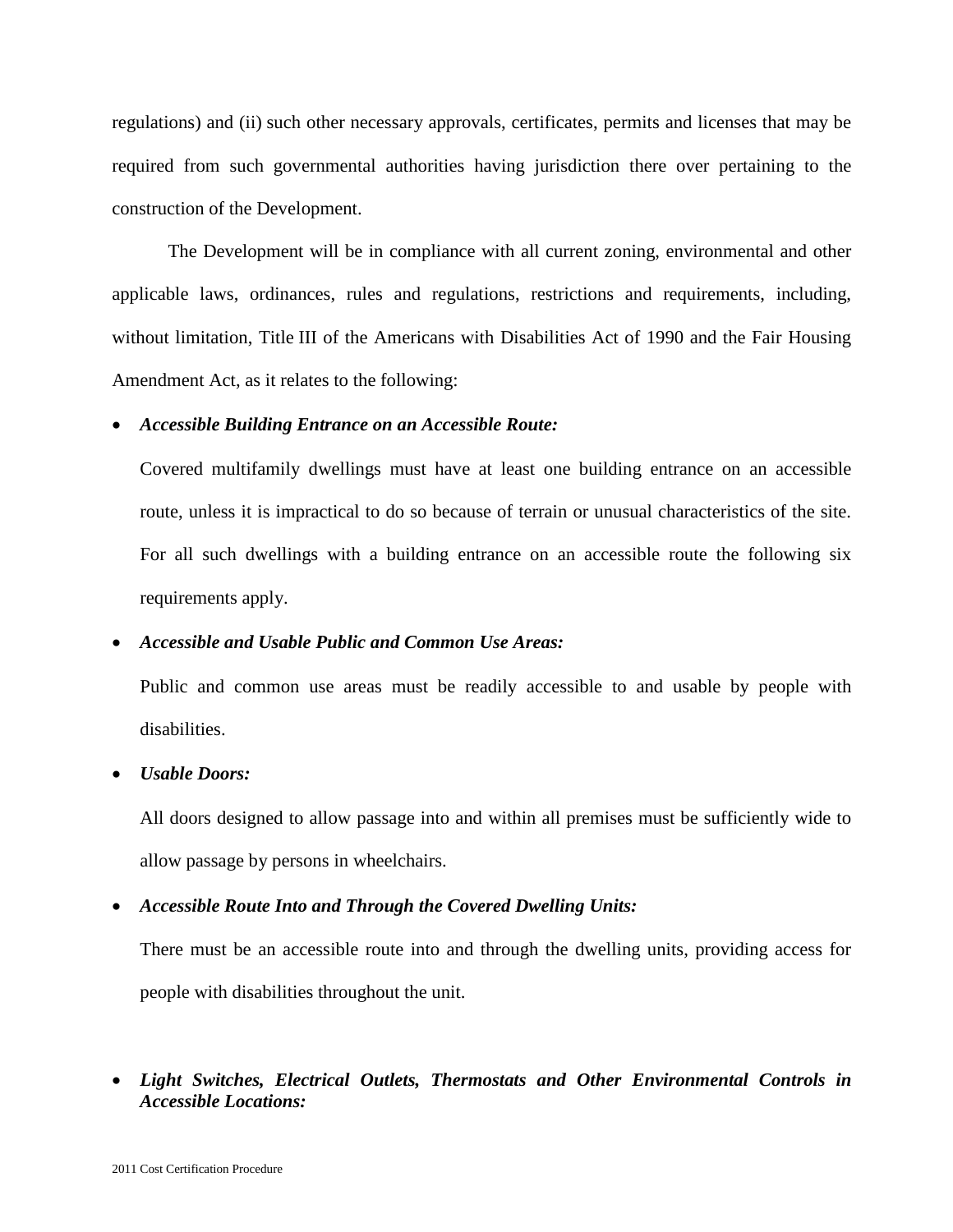All premises within the dwelling units must contain light switches, electrical outlets, thermostats and other environmental controls in accessible locations.

#### • *Reinforced Walls for Grab Bars:*

All premises within dwelling units must contain reinforcements in bathroom walls to allow later installation of grab bars around toilet, tub, shower stall and shower seat, where such facilities are provided.

# • *Usable Kitchens and Bathrooms:*

Dwelling units must contain usable kitchens and bathrooms such that an individual who uses a wheelchair can maneuver about the space.

The above can be found in the Fair Housing Act Design Manual.

There are no building or other municipal violations filed or noted against the Development. All necessary gas, steam, telephone, electric, water and sewer services and other utilities required to adequately service the Development are now available to the Development. All street drainage, water distribution and sanitary sewer systems have been accepted for perpetual maintenance by the appropriate governmental authority or utility.

The Plans and Specifications do not require the installation or use of any asbestos-containing materials in connection with the construction or use of the Development.

| By:    |
|--------|
| Name:  |
| Title: |

Architect Name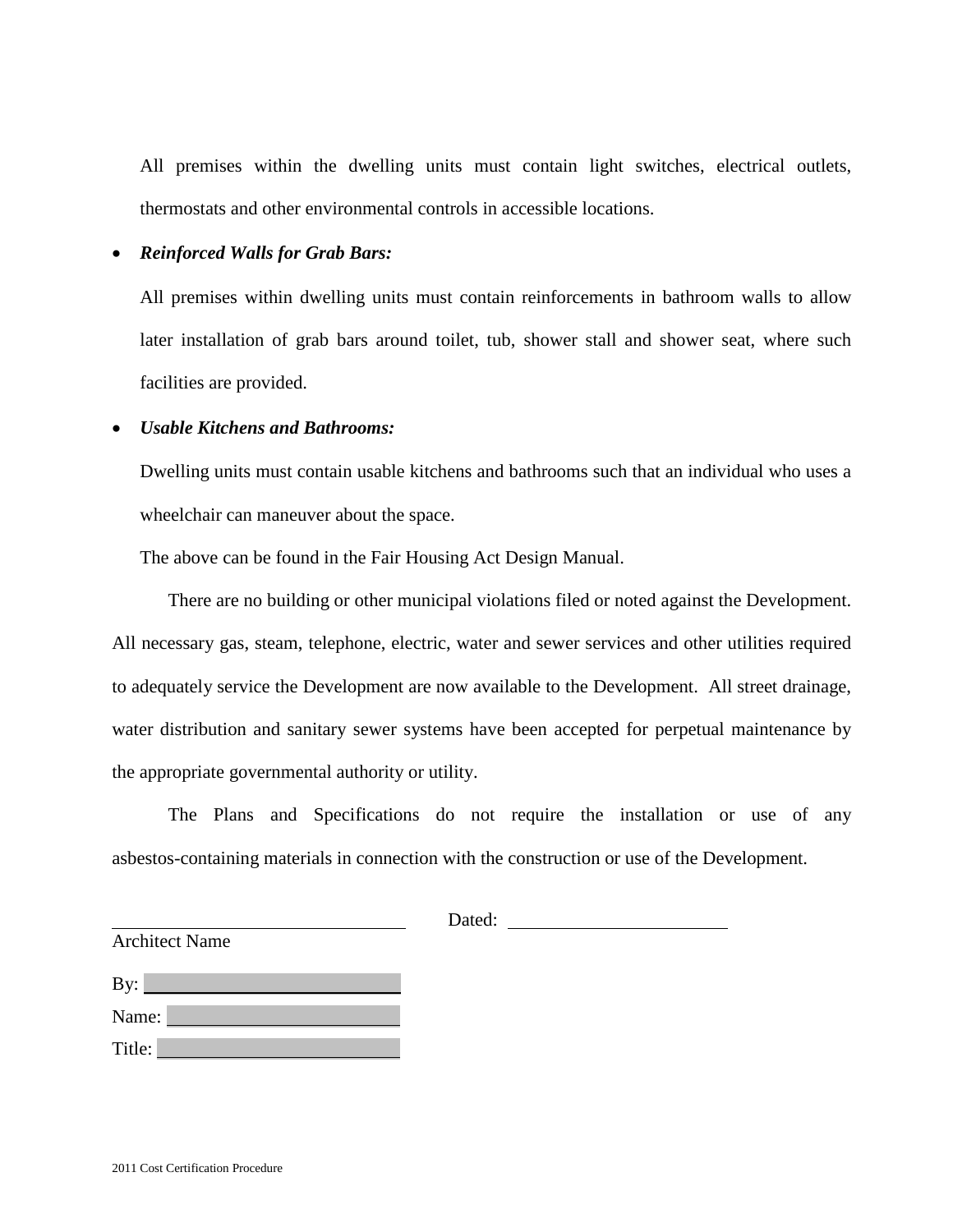# **EXHIBIT B**

# **INDEPENDENT AUDITORS' REPORT ON APPLYING AGREED-UPON PROCEDURES**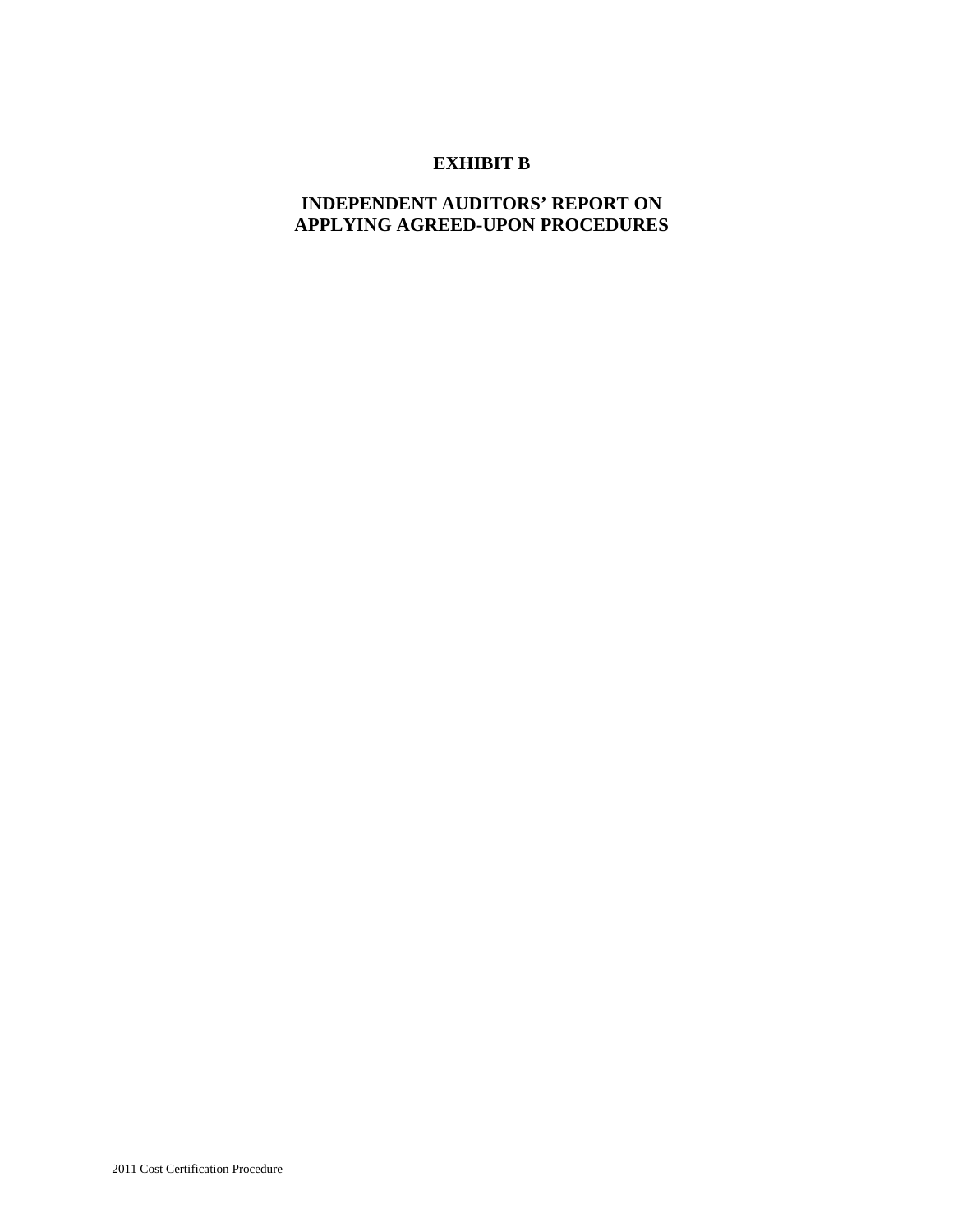# **INDEPENDENT AUDITORS' REPORT ON APPLYING**

# **AGREED-UPON PROCEDURES**

# A. **General Instructions**

All requested information must be prepared in the format provided below. Submission of this report in any other format or without all requested items will not be reviewed by NIFA. If any question is not applicable, mark "N/A," and, if necessary, provide an explanation. The letter should be on the auditor's letterhead with an original signature.

#### B. **Required Format**

To: Nebraska Investment Finance Authority ("NIFA") Suite 200 1230 O Street Lincoln, NE 68508-1402 Attn: Low Income Housing Tax Credit Division

| RE: | Low Income Housing Tax Credit Allocation Request |
|-----|--------------------------------------------------|
|     | Name of Development                              |
|     | NIFA LIHTC#                                      |
|     | Development Owner Name                           |

To Whom It May Concern:

We have examined the costs included in the accompanying NIFA Final Cost Certification (the "Final Cost Certification") of (the "Owner") for (the "Owner") for (the "Development") as of (the  $\frac{1}{20}$ ,  $\frac{1}{20}$ . The Final Cost Certification is the 1. The Final Cost Certification is the responsibility of the Owner and the Owner's management. Our responsibility is to express an opinion on the Final Cost Certification based on our examination.

Our examination was conducted in accordance with attestation standards established by the American Institute of Certified Public Accountants and, accordingly, included examining, on a test basis, evidence supporting Exhibit and performing such other procedures as we considered necessary in the circumstances. We believe that our audit provides a reasonable basis for our opinion.

The accompanying Final Cost Certification was prepared in conformity with the accounting practices prescribed by the Internal Revenue Service, under the accrual method of accounting, and in conformity with the format and qualified allocation plan rules set by NIFA, which is a comprehensive basis of accounting other than generally accepted accounting principles. In our opinion the Final Cost Certification presents fairly, in all material respects, the actual costs of \$ and eligible basis of \$ of the Owner for the Development as of 20 on the basis of accounting described above.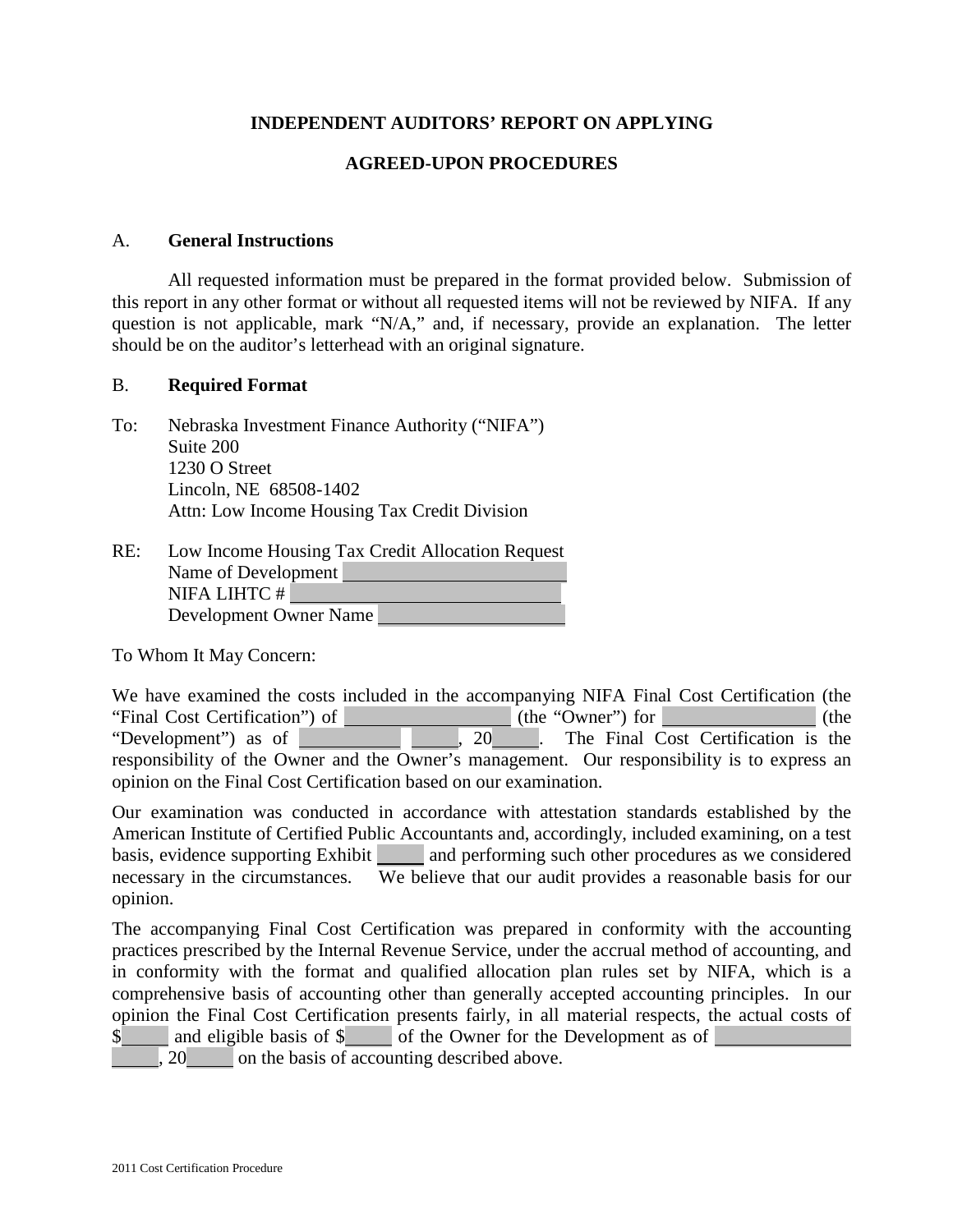This report is intended solely for the information and use of the Owner and the Owner's management and for filing with NIFA and should not be used for any other purpose.

We have no financial interest in the Development other than in the practice of our profession.

\_\_\_\_\_\_\_\_\_\_\_\_\_\_\_\_\_\_\_\_\_\_\_\_\_\_\_\_\_\_\_\_\_\_\_\_\_\_ \_\_\_\_\_\_\_\_\_\_\_\_\_\_\_\_\_\_\_\_\_\_\_\_\_\_\_\_\_\_\_

City, State  $, 20$ 

Signature of Principal of Firm Title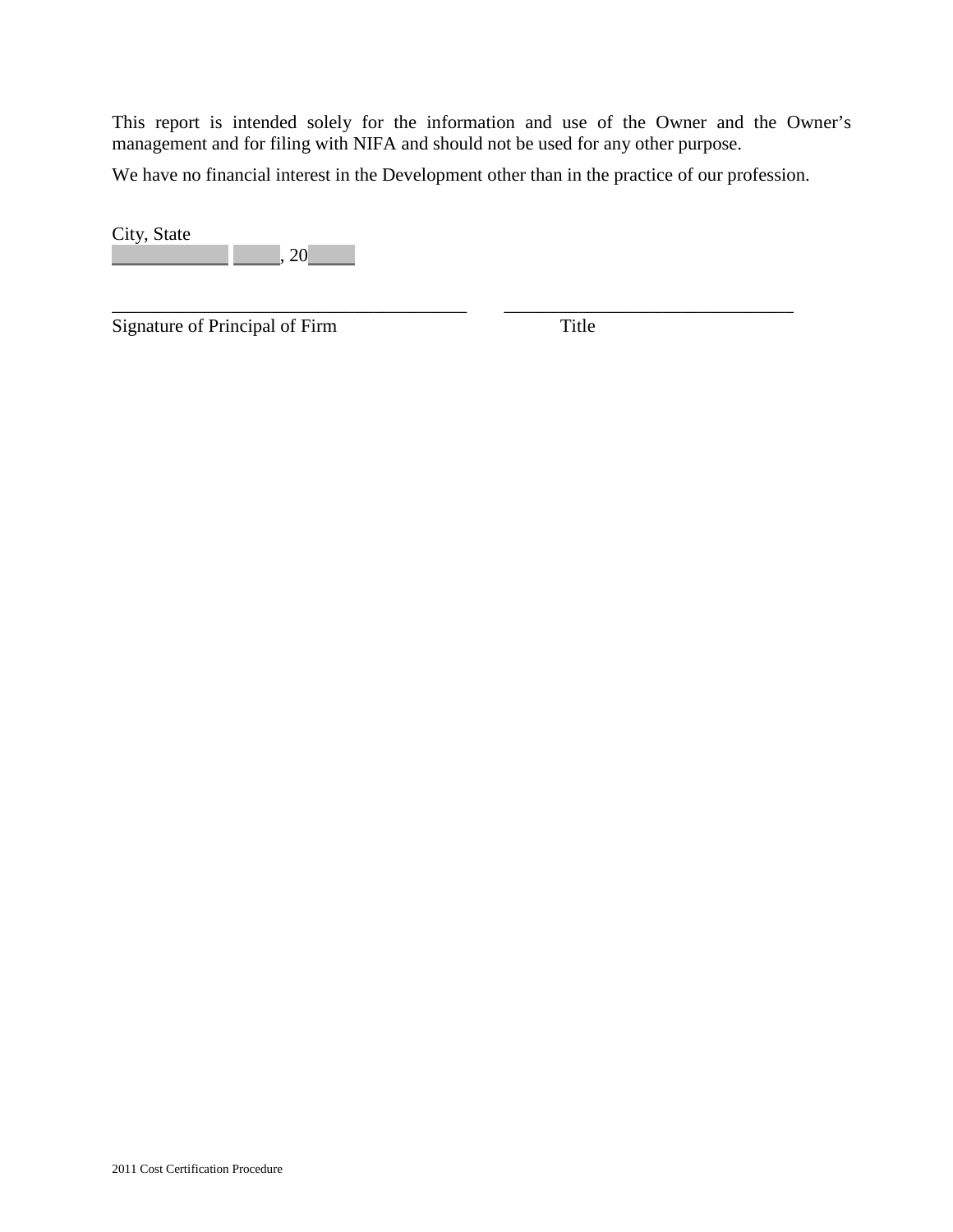# **EXHIBIT C**

# **CROWN PROGRAM COMPLIANCE LETTER**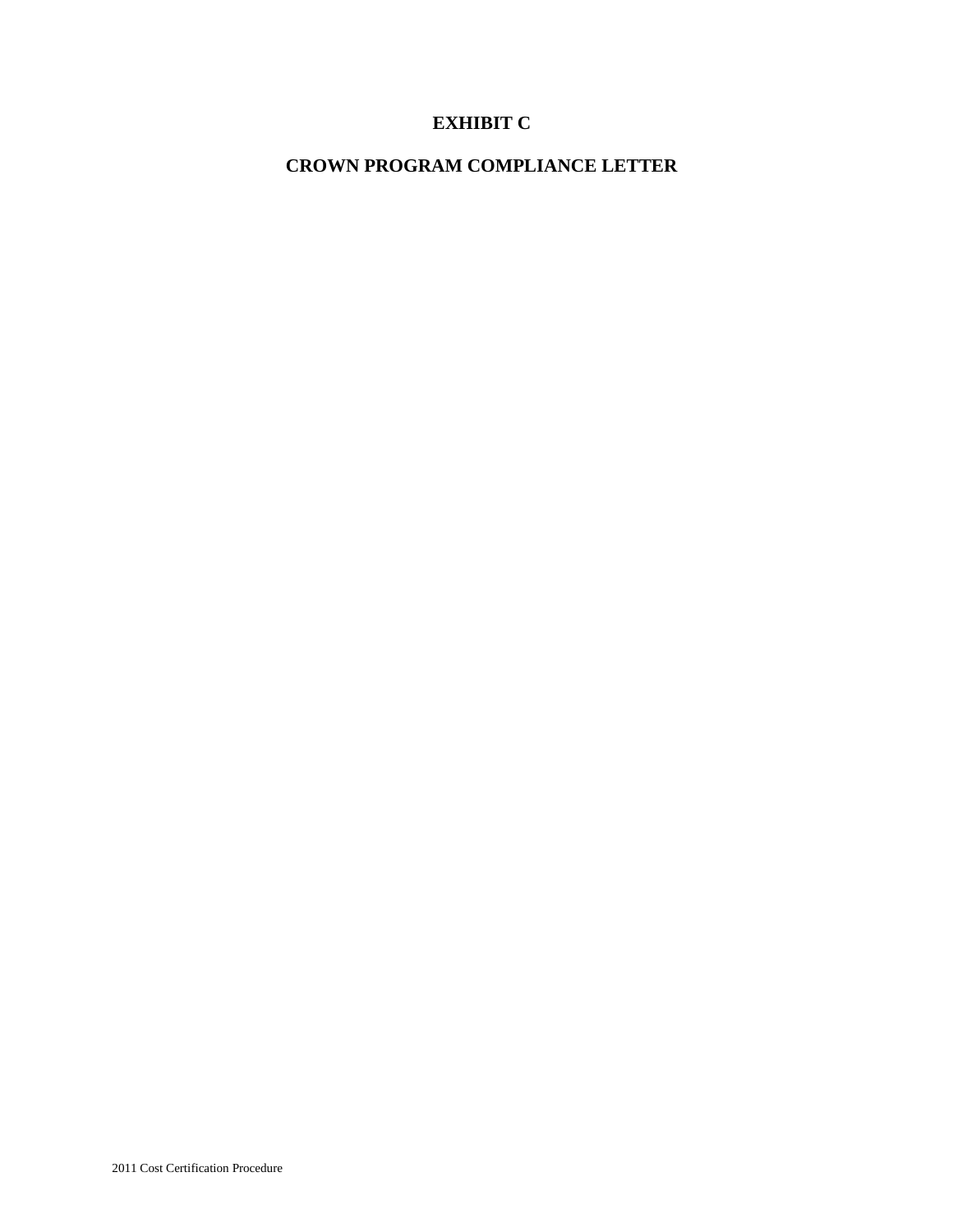# **CROWN Program Compliance Letter**

| <b>Owner Name:</b><br>"Owner")             | (the             |
|--------------------------------------------|------------------|
| <b>Development Name:</b><br>"Development") | the <sup>'</sup> |
| <b>NIFA LIHTC Project No.:</b>             |                  |

# **Section 1: Description of CROWN Set-Aside**

- 1. A long-term CROWN development, as defined by NIFA, is a rent to own home pursuant to a plan and with documents approved in advance by NIFA that will be sold to a qualified tenant at the end of the 15 – year compliance period.
- 2. Current CROWN developments require \$50 per month to be set aside for each tenant. This set-aside will be used by the tenant to assist in the purchase of a home at a future date. Based on units, each tenant would accumulate \$ over the Development's 15-year compliance period for each home, or \$ for the total homes constructed by the Owner.

#### **Section 2: Development Specific CROWN Requirements**

- 1. The Owner has constructed (list the number of homes) (the "Home(s)"), and at the end of the Development's 15-year compliance period will make these Homes available for sale to qualified tenants.
- 2. The cost per Home is \$ (average cost, based on Final Cost Certification Documentation submitted to NIFA on  $\sim$  ,  $\sim$  , 20  $\sim$  ).
- 3. The Homes will be sold for a price determined under Section  $42(i)(7)$  of the Internal Revenue Code of 1986, as amended. The minimum purchase price under this subparagraph is an amount equal to the sum of:
	- a. the principal amount of outstanding indebtedness secured by each Home (other than indebtedness incurred within the 5-year period ending on the date of the sale to the tenants), plus
	- b. all Federal, State, and local taxes attributable to such sale.
- 4. It is the intent of the Owner to establish a "Rent to Own" program under which a qualified tenant can purchase a Home at the end of the Development's 15-year compliance period. The Owner will establish a separate tenant escrow account for each tenant. The tenant escrow account shall be interest bearing and will be utilized as discussed in Section 1.2 above. The specific utilization of these monies will be for down-payment, closing cost